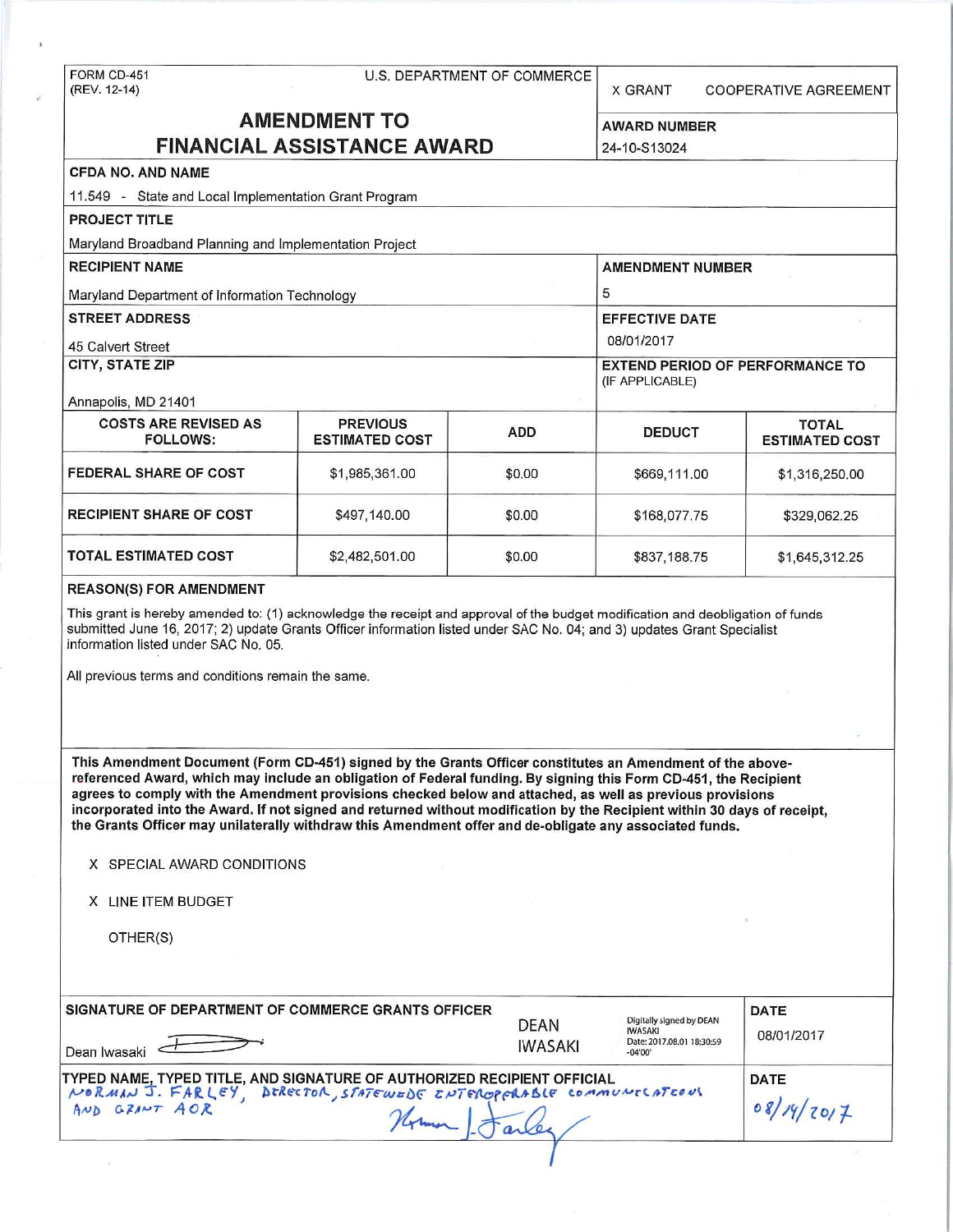Award Number: 24-10-S13024, Amendment Number 5 Federal Program Officer: Yuki Miyamoto-Mendez Requisition Number: 17008 Employer Identification Number: 526002033 Dun & Bradstreet No: 961890741 Recipient ID: 2429213 Requestor ID: 2429213

#### **Award ACCS Information**

| <b>Bureau</b><br>Code | <b>FCFY</b> | <b>Project-Task</b> | <b>Org Code</b>        | <b>Obj Class</b> | <b>Obligation Amount</b> |
|-----------------------|-------------|---------------------|------------------------|------------------|--------------------------|
| 61                    | 2013        | 8150000-000         | 11-00-0000-00-00-00-00 | 41-19-00-00      | \$-669,111,00            |

#### **Award Contact Information**

| <b>Contact Name</b> | <b>Contact Type</b> | Email                      | <b>Phone</b> |
|---------------------|---------------------|----------------------------|--------------|
| Mr. Michael G Leahy | Administrative      | michael.leahy@maryland.gov | 410-697-9401 |

### **NIST Grants Officer:**

Dean Iwasaki 100 Bureau Drive, MS 1650 Gaithersburg, MD 20899-1650 (301) 975-8449

## **NIST Grants Specialist:**

Shiou Liu 100 Bureau Drive, MS 1650 Gaithersburg, MD 20899-1650 (301) 975-8245